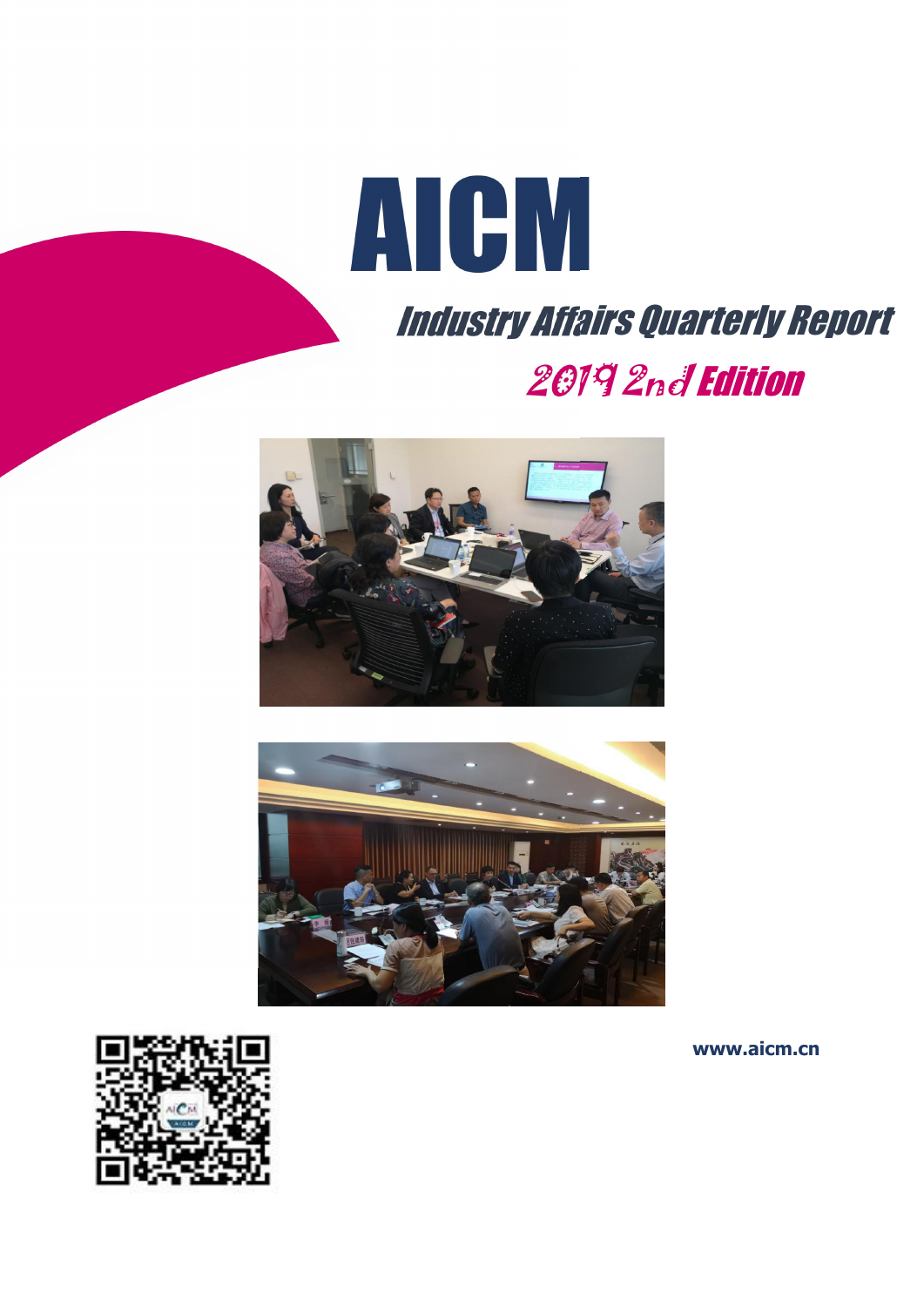# **Disclaimer:**

We have made every effort to ensure that the information in this document is accurate. However,we do not provide any form of guarantee for the accuracy, authenticity and legitimacy of the content. When quoting information related to important matters, the readers shall analyze by themselves and make prudent judgment. For specific questions about any technical, legal or other matter, readers should consult a qualified professional.

# **Contents**

### **A. Highlights of China's Two Sessions 2019.........................................................2**

Abstract:Amid China's economic slowdown, a window of opportunity is open for foreign investors to help reinforce confidence on business environment.......

**B. China passed a new foreign investment law to foster fair competition..........3**

Abstract:The law has been fast-tracked for approval at the Two Sessions and will come into force on January 1, 2020, it is designed to ease foreign concerns about China's investment environment......

## **C. China will further relax restrictions on new negative list...........................................3**

Abstract:On March 6, 2019, Ning Ji Zhe, deputy director of the National Development and Reform Commission(NDRC), said that he would continue to shorten the negative list, as a further open move in agriculture, manufacturing and other areas. .....

**D. Chemical Parks with a score below 80 points will be disqualified in Jiangsu...3** Abstract: According to the "Implementation Opinions", a series of measures, including strict assessment, rectification within a time limit, restriction of approval for specific regions, administrative interviews, key supervision by higher-up authorities, and park disqualification, will be applied to force chemical industry parks (chemically chemically concentrated areas) to improve their environmental infrastructure and pollution control capacities to fundamentally solve the prominent environmental issues of chemical parks. ...

# **E. Information Sharing .......................................................4**

1.Jiangsu Province Chemical Industry Safety and Environmental Protection

Improvement Plan (EN Version)

# 2.Chemical Parks Information

- ZhanJiang Donghai Island Petrochemical Park
- $\triangleright$  Dayawan chemical park
- $\triangleright$  Danyang Chemical Park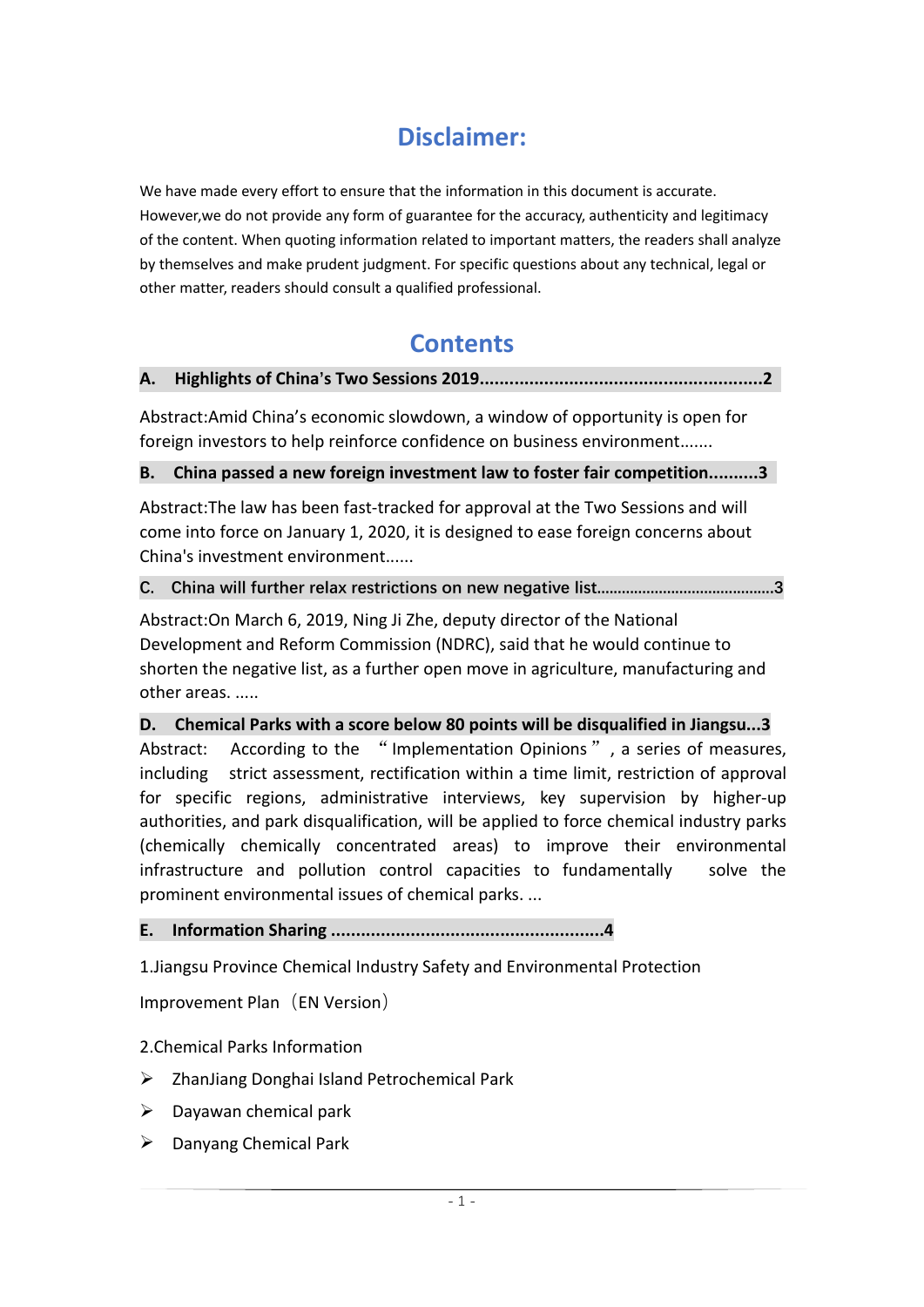3. List of 2019 top 30 chemical industrial parks

### **A. Highlights of China's Two Sessions 2019**

China's GDP growth rate in 2018 continued to decline. The total fixed-asset investment growth rate cooled, the development of local private sector slowed, and the contribution rate of foreign trade growth has remained negative. The country's economy will face a bumpy first half of 2019.

The policymakers have realized this and have taken many stimulus measures to spur economic recovery, fostering innovation-driven development and deepening supply-side structural reforms.

Amid China's economic slowdown, a window of opportunity is open for foreign investors to help reinforce confidence on business environment. The Chinese government is expanding the opening-up of China to foreign firms by a series of agendas and actions including establishing the China (Hainan) Pilot Free Trade Zone, passing the Foreign Investment Law, releasing a new Negative List and hosting the second China International Import Expo(CIIE) to further attract foreign investment.

Aside from economic challenges, the government has also been strongly concerned over environmental issues, intensifying efforts to strengthen ecological protection, and adopting new approaches to governance.<br>Premier Li Keqiang, for the first time, proposed that the government will

crackdown on the 'one-size-fits-all' practices in implementing environmental policies. The government will hear reasonable demands and offer support when regulating industries, but resolutely opposes relaxing environmental regulations.

On points related to the chemical industry, China will vigorously promote the standardized development of manufacturing by reforming and refining relevant systems and regulations. China has also put forward higher requirements for the green development of the chemical industry. The central ministries and local governments have successively issued and implemented a number of policies and regulations on risk control of chemical substances, production licenses, food safety standards, medical devices, etc., in an effort to improve governance and standardization. This also provided guidance for chemical enterprises to formulate their future strategies.

Contents from :"China Watch"by China Advocate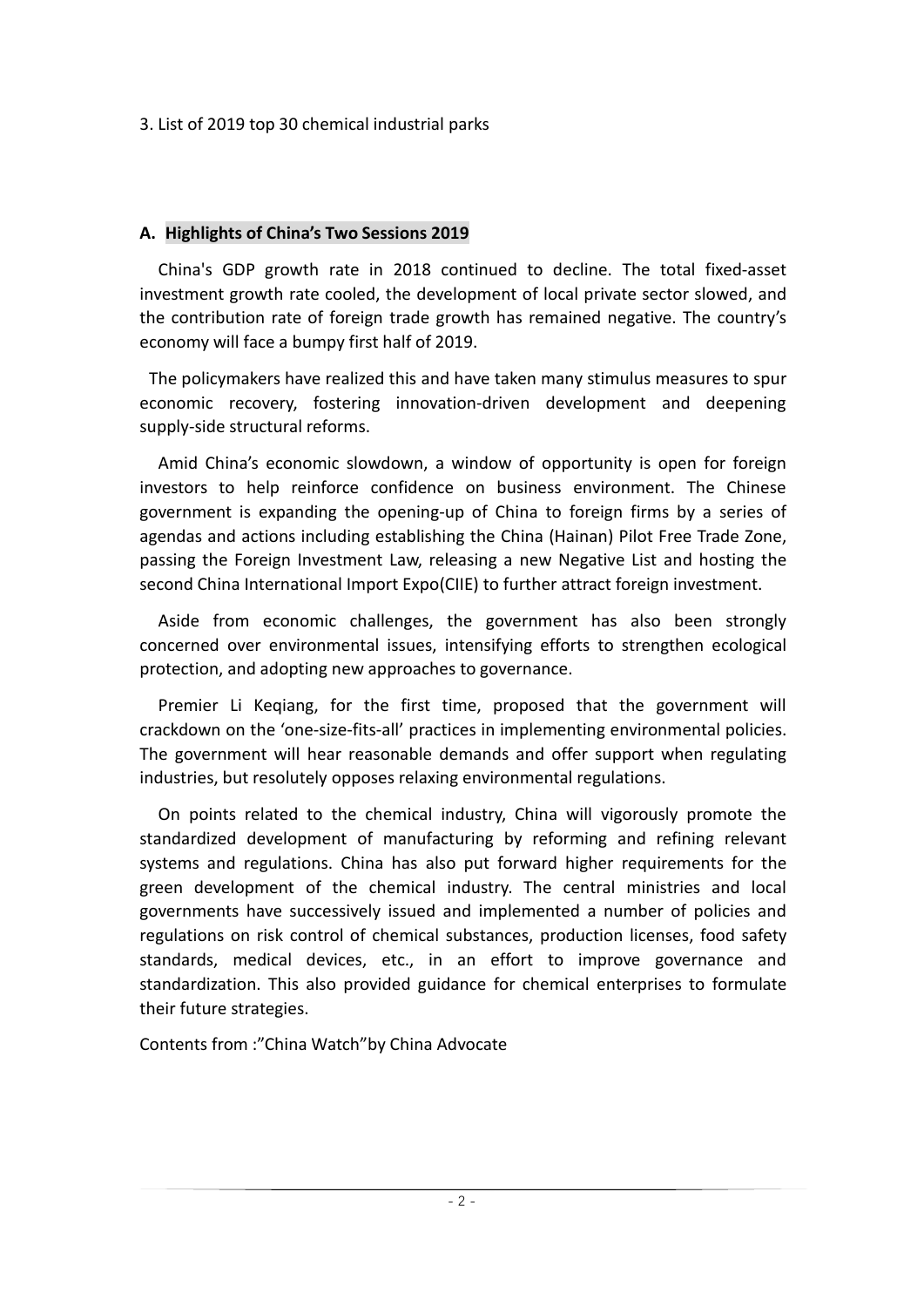## **B. China passed a new foreign investment law to foster fair competition. (为营造**

# **公平的竞争环境,中国通过了新外商投资法。)**

Please refer to:

[http://www.npc.gov.cn/npc/xinwen/2019-03/15/content\\_2083532.htm](http://www.npc.gov.cn/npc/xinwen/2019-03/15/content_2083532.htm)

The law has been fast-tracked for approval at the Two Sessions and will come into force on January 1, 2020, it is designed to ease foreign concerns about China's investment environment.

Compete on a level playing field: Strengthen the protection of legitimate rights and interests of foreign investors, and encourage technological cooperation based on voluntariness and commercial norms

Attract greater foreign investment: Establish a working mechanism for complaints by foreign-invested enterprises, to ensure that foreign investors enjoy equal treatment with their domestic counterparts in China.

English version from :"China Watch"by China Advocate

#### **C. China will further relax restrictions on new negative list**

On March 6, 2019, Ning Ji Zhe, deputy director of the National Development and Reform Commission(NDRC), said that he would continue to shorten the negative list, as a further open move in agriculture, manufacturing and other areas. Revision of the negative list has started: A new Catalogue of Industries with Foreign Investment will be issued to expand the scope of foreign investment. The government will offer preferential policies of industrial land use, for its encouraged projects.

Comprehensively clean up areas outside the Negative List of foreign investment access and restrictions solely for international investment, and grant so-called pre-established national treatment to foreign investment, ensure that the domestic

and foreign standards for market access are consistent.<br>English version from :"China Watch"by China Advocate

#### **D. Chemical Parks with a score below 80 points will be disqualified in Jiangsu**

On Feb. 20, the General Office of Jiangsu Provincial People's Government published"Implementation Opinions on the Environmental Treatment of Jiangsu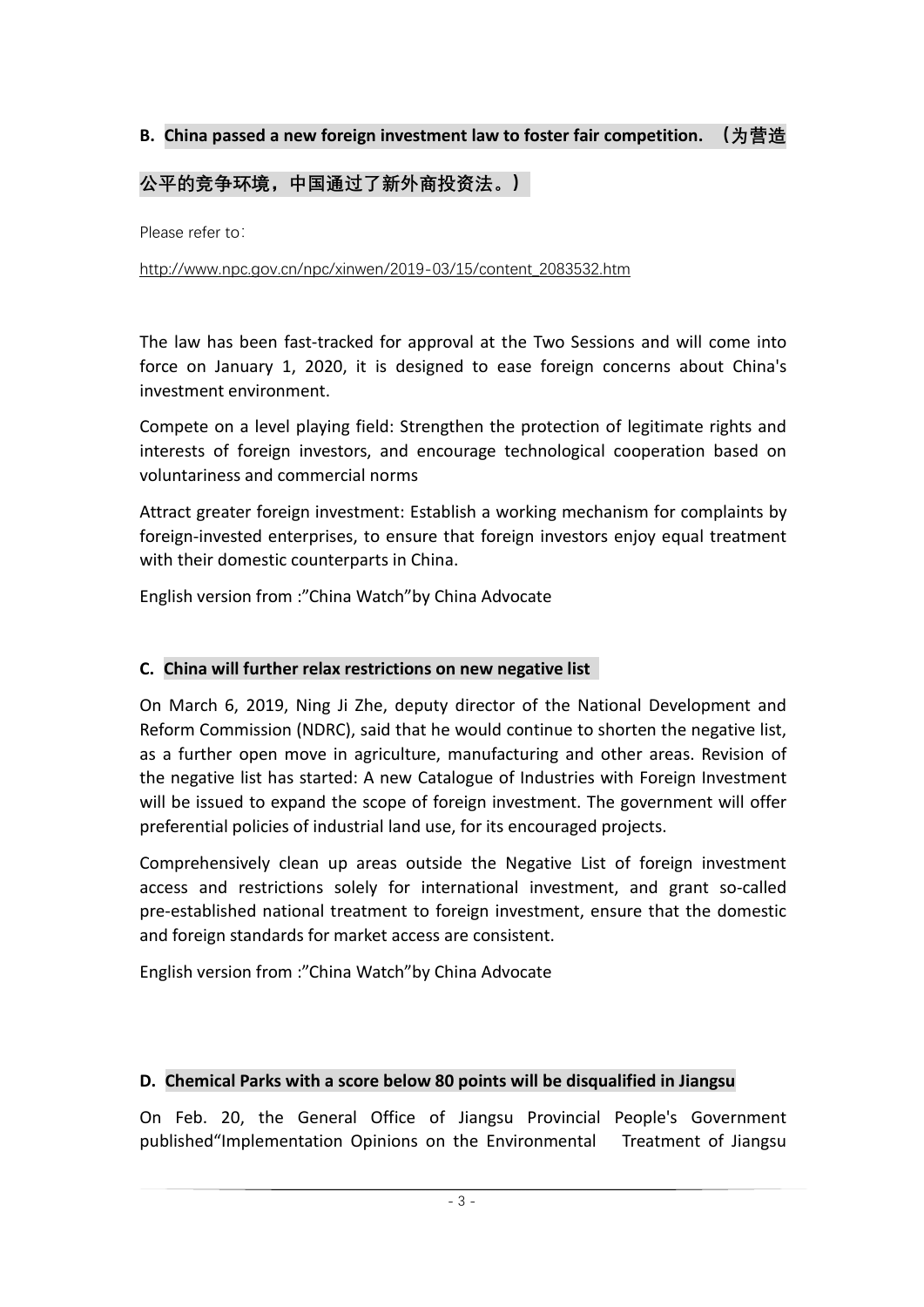Chemical Industry Parks (Concentration Zones)". According to the "Implementation Opinions", a series of measures, including strict assessment, rectification within a time limit, restriction of approval for specific regions, administrative interviews, key supervision by higher-up authorities, and park disqualification, will be applied to force chemical industry parks (chemically chemically concentrated areas) to improve their environmental infrastructure and pollution control capacities to fundamentally solve the prominent environmental issues of chemical parks.

According to the "Implementation Opinions", by the end of 2020, chemical parks shall reach the national standard comprehensively, in environmental protection infrastructure construction and corporate pollutant emission reduction. Water bodies inside chemical parks shall be pollutant and odor free, and sections of the direct accepting water bodies outside shall be in stable compliance. Airborne pollutant concentrations at boundary monitoring points around chemical parks reach relevant standards. Risks of legacy lots resulting from closure and relocation shall be well under control. All hazardous waste shall be used and disposed safely. Each chemical park shall get 80 points or more in the environmental performance evaluation.

*\*From CPCIF chemical park working committee*

## **E. Information Sharing**

## **Please get access to <http://aicm.cn/download/newsletter>**

## **And download "***Appendix of 2019 2Q AICM Industry Affairs Report***"**

1. Jiangsu Province Chemical Industry Safety and Environmental Protection Improvement Plan (江苏省安全环保提升方案) In order to profoundly draw

lessons from the "3·21" special major explosion accident of Xiangshui Tianjiayi Chemical Co., Ltd., firmly establish the people-centered development thinking, adhere to safety first, ecological priority, green development, and comprehensively promote the transformation, upgrading and high-quality development of the chemical industry, the provincial party committee and the provincial government decided to immediately carry out chemical industry improvement actions in the safety and environmental protection fields in the province, and this program is hereby formulated

#### 2.Chemical Park Information

- ZhanJiang Donghai Island Petrochemical Park
- Dayawan chemical park